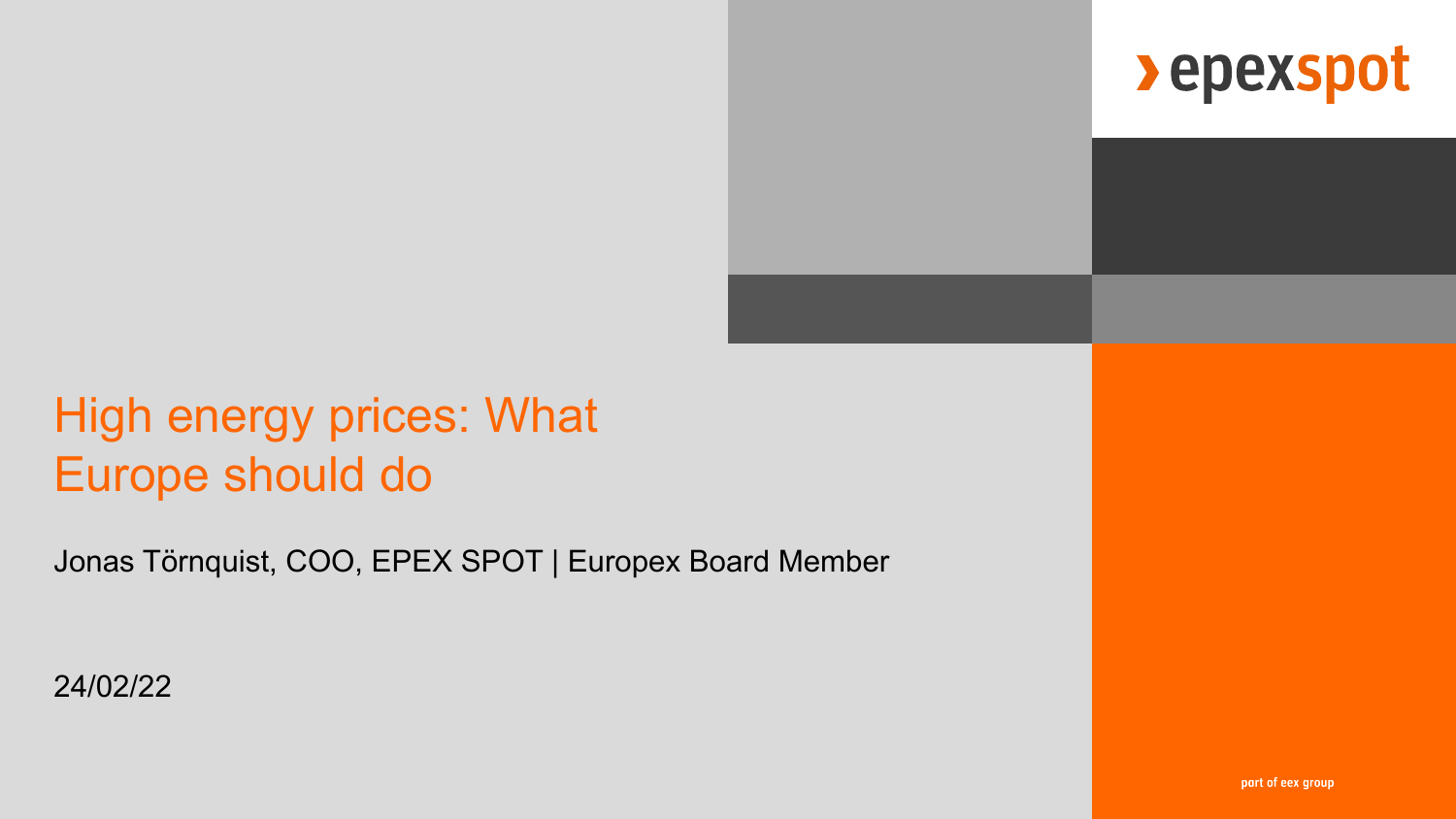## EPEX SPOT Day-Ahead prices: 2000-2022